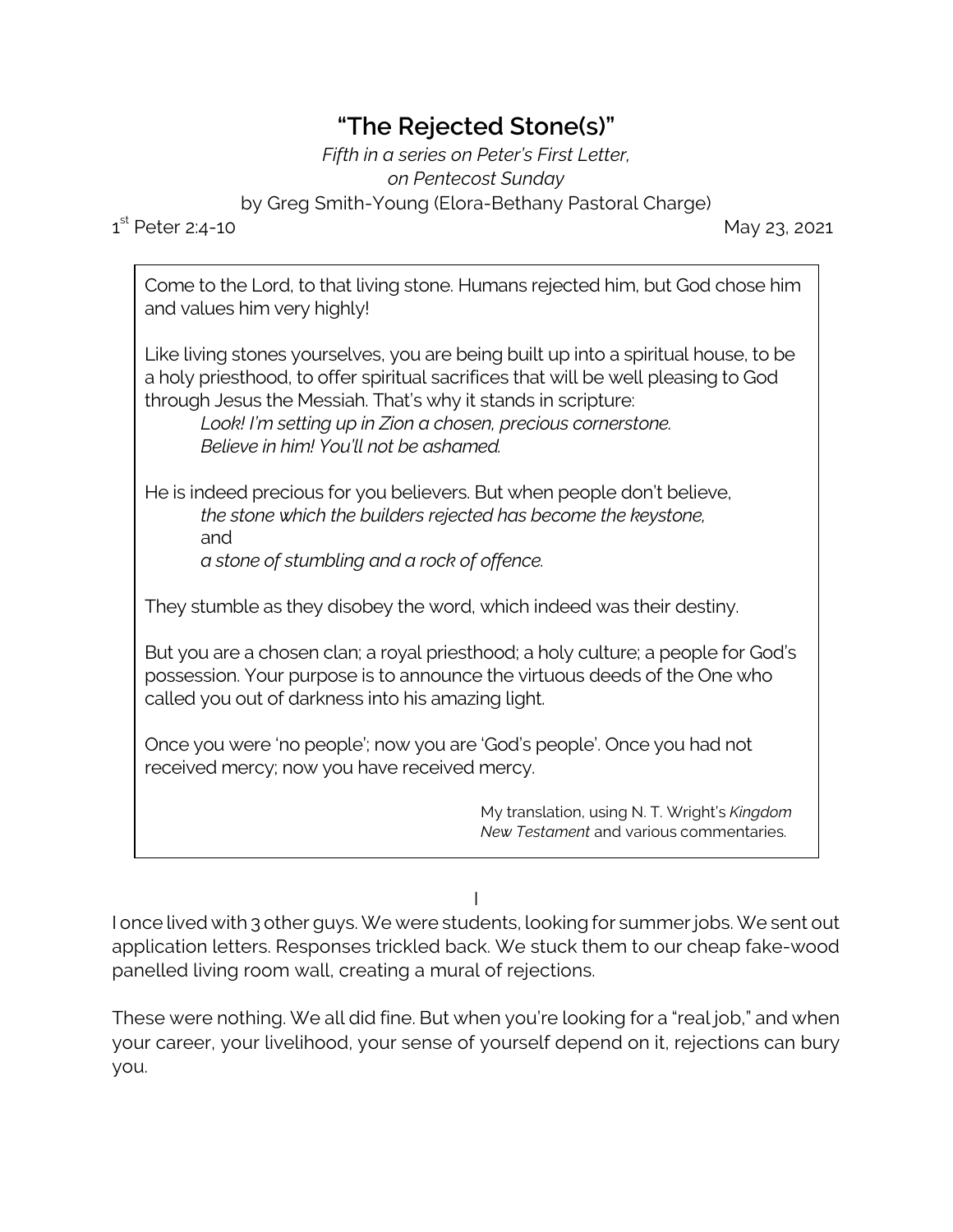Rejected. Turned down. Pushed out. Flung aside. Told you don't belong. Transgender kids bullied at school. People ethnically cleansed from their neighbourhood. A man told he and his husband are welcome in the church but can't serve in the worship band. because. . . . Followed by staff around stores because of your skin colour. Sitting on the sidewalk, and everyone walking past, not even looking. People see you coming, and cross to the other side.

Peter's writing to people rejected. Some are Jews who now believe Jesus is their Messiah. Many are non-Jews who now realize Jesus is their Saviour too. His death on a cross and resurrection from a tomb have freed them from Sin's bondage and Death's power. Different backgrounds, they all share an allegiance now to Jesus. The Holy Spirit has filled them. They belong together in God's Family.

Their biological families . . . that's different. Because their loyalties have shifted and their values have changed, their old friendships are strained. Relatives are hostile. Doors are closed. Suspicion, slander, and scorn follow them downthestreet.Belonging to Jesus, they are rejected.

II

Rejection is not good. But it puts them (and all who are rejected) in good company. With us and beside us is

*the Stone the builders rejected . . .*

Peter knows that line from Psalm 118. It sounds like Jesus.

Jesus, who

*was despised and rejected by others. . . From him, others hide their faces. He was despised, and we counted him as nothing.*<sup>1</sup>

Jesus, who

*was in his very nature God, and so did not consider equality with God something to be used to his own advantage. He made himself nothing by taking the very nature of a slave,*

<sup>1</sup> Isaiah 53:3.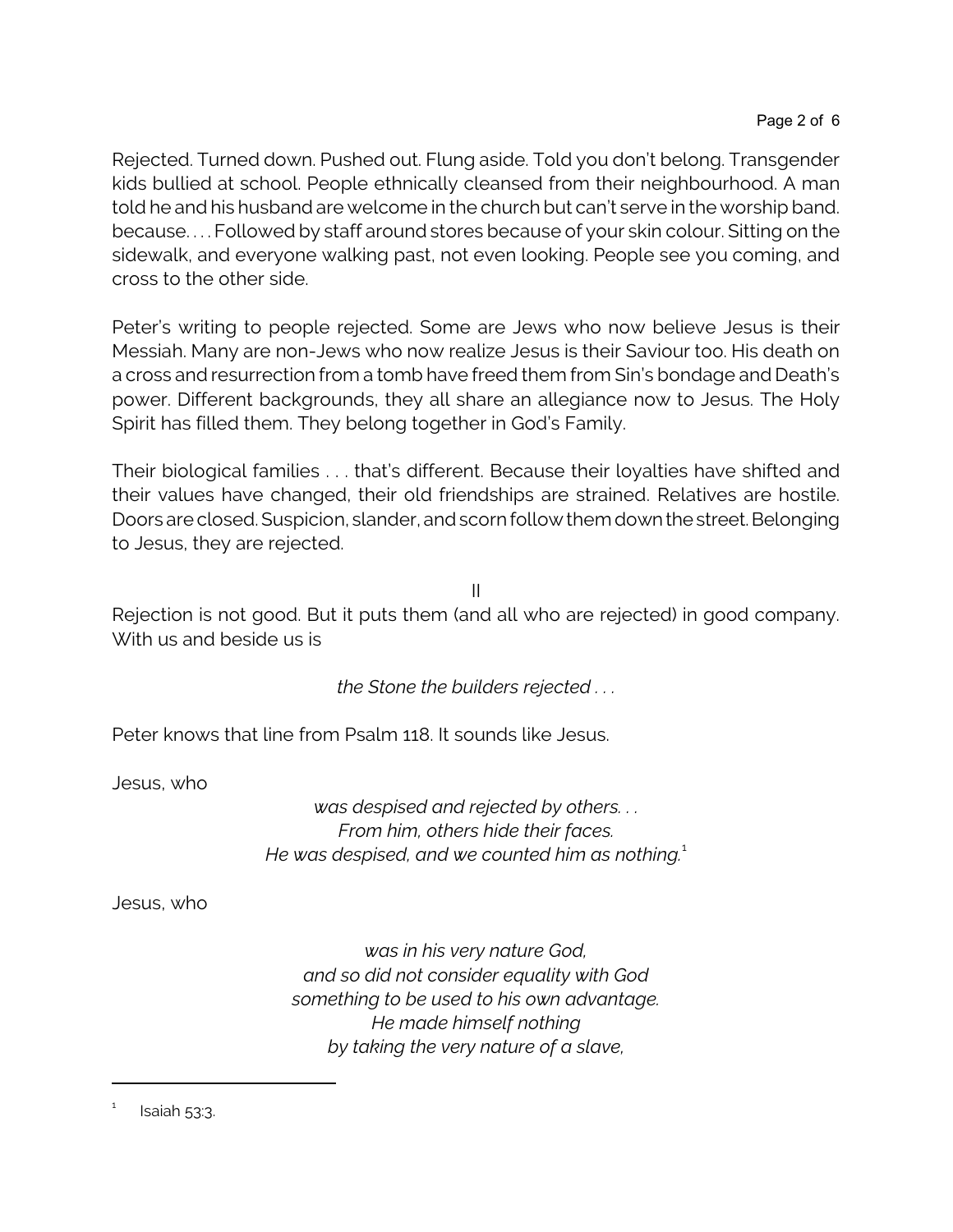*being made in human likeness. And being found in human form, he humbled himself by becoming obedient to death even death on a cross!<sup>2</sup>*

The Stone. God the Son. Because of who he is, he chose to become among the rejected. In his time, that was slave status. He dove deep into rejection, to crucifixion. Execution on a cross was all about shaming someone out of their community, expelling them from their humanity, cursing them away from God, and only then rejecting them from life.

## *The Stone the builders rejected.*

III *The Stone the builders rejected, has become the head-of-the-corner stone.*

I talked about this in the fall. We were looking at another time Peter used this bit from the psalm to talk about Jesus.<sup>3</sup> It's a somewhat unclear which stone in a building's architecture he's comparing Jesus to. It might be a cornerstone, the first stone laid from which all the other stones are set. I think it's more likely to be another stone, the highest in the ceiling, the keystone that holds the arches together.

It turns out the rejected Stone is the one needed most, who brings things together to completion, and without whom the whole building falls.

Jesus the rejected, whom

*God exalted to the highest place and gave him the name that is above every name. . . .*<sup>4</sup>

It's not  $-$  and this is important  $-$  it's not that he was "slumming it" for a while, leaving Daddy's mansion to "play poor" on the other side of the tracks, knowing all

<sup>2</sup> Philippians 2:6-8. See Andrew Roots discussion of this in Faith Formation in a Secular Age (Grand Rapids, MI: Baker, 2017, 160ff.

<sup>3</sup> Acts 4.1-12. I talked about it in my sermon "Keystone," preached on September 27, 2020. You can read it here: [elorauc.org/wp-content/uploads/2020/10/2020-09-27-Keystone.pdf](https://elorauc.org/wp-content/uploads/2020/10/2020-09-27-Keystone.pdf)

<sup>4</sup> Philippians 2.9.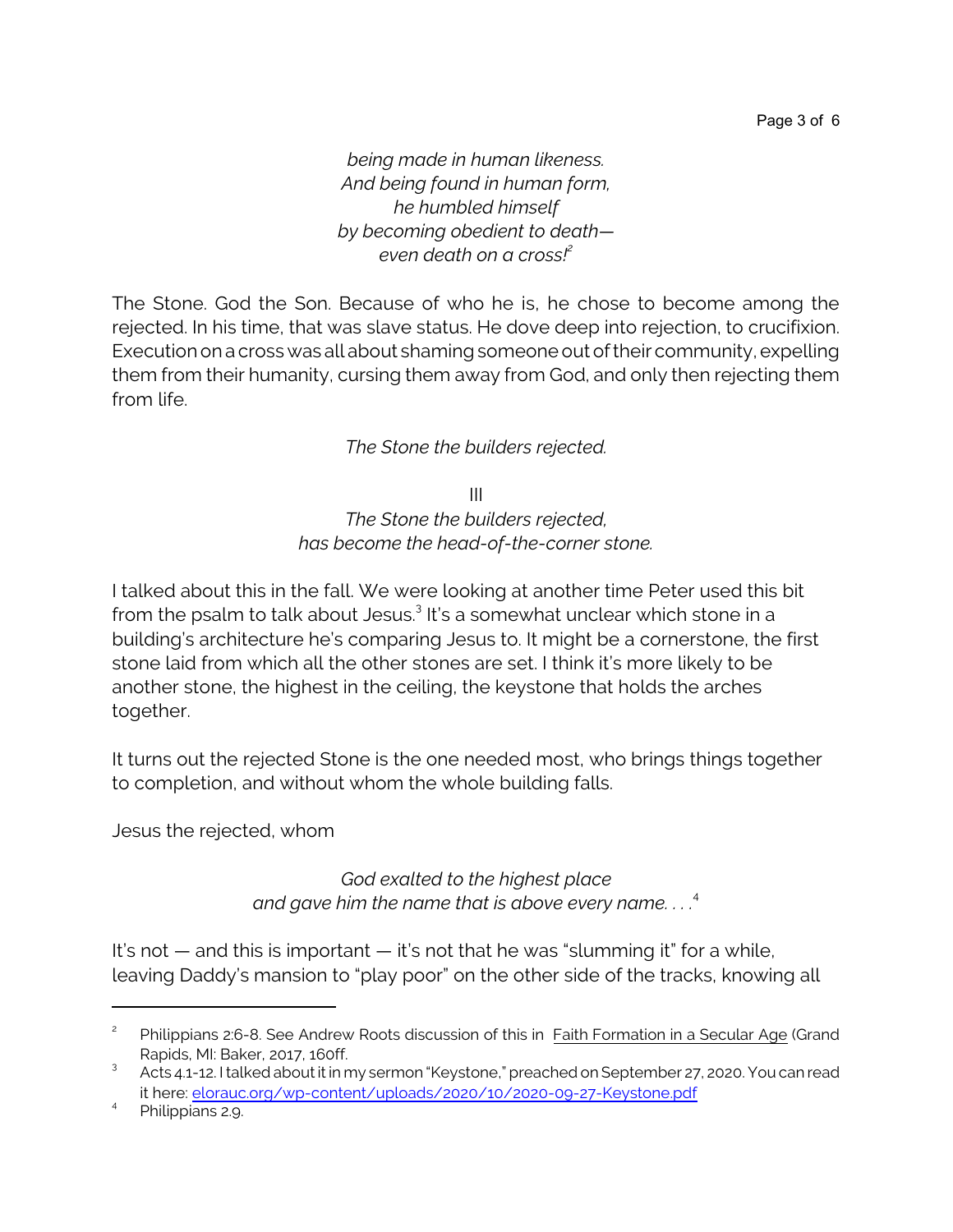the time he could speed back home to his gated community and, if he gets in trouble, Mom will bail him out. 5 That's not Jesus.

Jesus remains despised. He remains rejected. He is still crucified. His resurrection doesn't undo his death on a cross. It vindicates it. He is exalted, still the slave. His name above all others is "*Lord who washes feet."*

Jesus the cursed is God's chosen. Jesus the discarded is God's most precious. Jesus the executed is the living stone. He is still found among those who are rejected, turned down, pushed out, flung aside, and told they don't belong.

 $IV$ 

What does this do to them? Those first ones drawn to Jesus, and because of him shamed and slandered, rejected. What does this do to us: drawn to Jesus, who belong to him now?

Listen to what Peter calls us.

He calls us *living stones.* Like Jesus! Sharing is his resurrection life, the Spirit is growing us together into a "spiritual house," the Body of Christ, the Temple torndown and raised-up. Our life together becomes a dwelling place for Almighty God.

He calls us *a holy and royal priesthood*. We sharing in Jesus' final and for-all sacrifice. He makes us holy. So we offer our praise, our actions, our sharing, our selves.

He calls us *a chosen clan.* The word literally means people who share a common ancestor, either biological or mythical. $^{\circ}$  By the Spirit, we are born anew into a new relationship, the family of God.

He calls us *a holy culture*. Again by the Spirit, we are being changed into new ways of living, customs shaped by love, and practices formed in prayer. Our human cultures are wonderful. Jesus-culture transforms all cultures and brings out their best. $7$ 

<sup>5</sup> Root, 163.

<sup>6</sup> *Genos* is often translated as "race." However, this term is more and more open to misunderstanding and even toxic uses. "Race" is a concept designed to justify the superiority of some and the subjugation of others. "Clan" is a more useful term that gets at the idea *genos* expresses.

<sup>7</sup> *Ethnos* is often translated as "nation." It means people joined by similar customs and practices. The relationship by Christianity and cultures is fascinating and, too often, shameful. At its best, the culture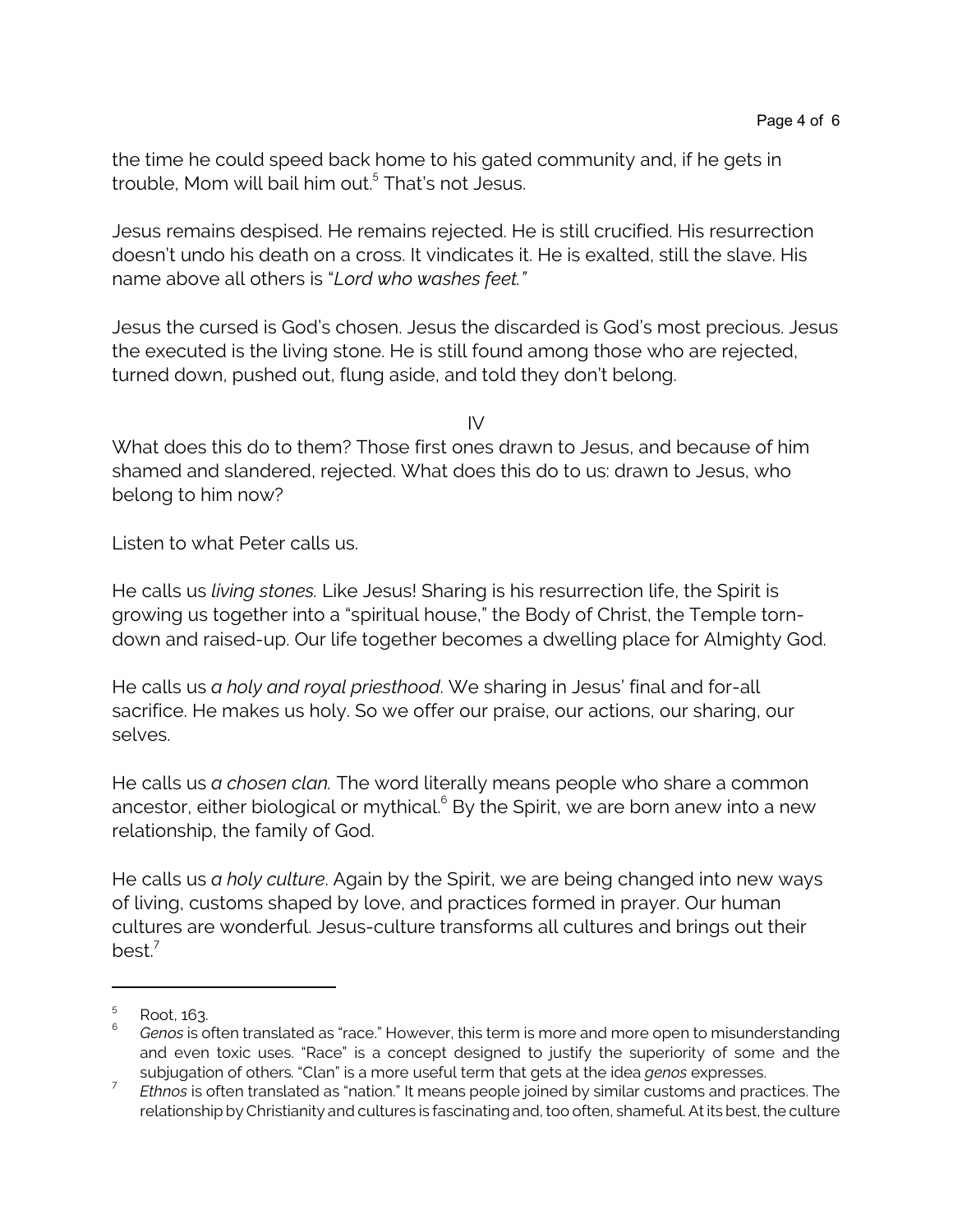He calls us *God's own people*.

All of these terms are used in the Bible to describe Israel. Now Peter is reaching them out to also include all who are brought into God's People through Jesus the Messiah.

"This is you!" You cast out. You pushed aside. You despised. You rejected. "This is you!" You are holy. You are royal. You are chosen. You are priests. You are God's family, God's people, God's own.

"This is you!" Church.

Church? Us? Does this feel like us? Does it fit us?

It's true! So now what?

 $\vee$ Right after saying who we are, Peter tells us what we are for.

> *Your purpose is to announce the virtuous deeds of the One who called you out of darkness into his amazing light.*

On Pentecost, the message was joy: celebrating what God has done. The gift was communication: people getting to hear it *in their own languages* so they could understand it in their hearts.

I'm wondering if, these days, people often hear best when they are shown.

A friend of mine, Ross Lockhart, tells of driving in the winter. The heater in his truck was broken, so he stopped. It was where new home development was going to be built. He went into the show home to warm up.

*The salesperson greeted me warmly and showed me around the lovely model home with stainless steel appliances and high-end furniture. Warming myself by the gas fireplace the salesperson saw me looking out the living room window at the muddy, snow-covered farmland that would*

of God's kingdom transforms all human cultures. We go terribly wrong, however, when one human culture — often European-based — is said to be superior to others.